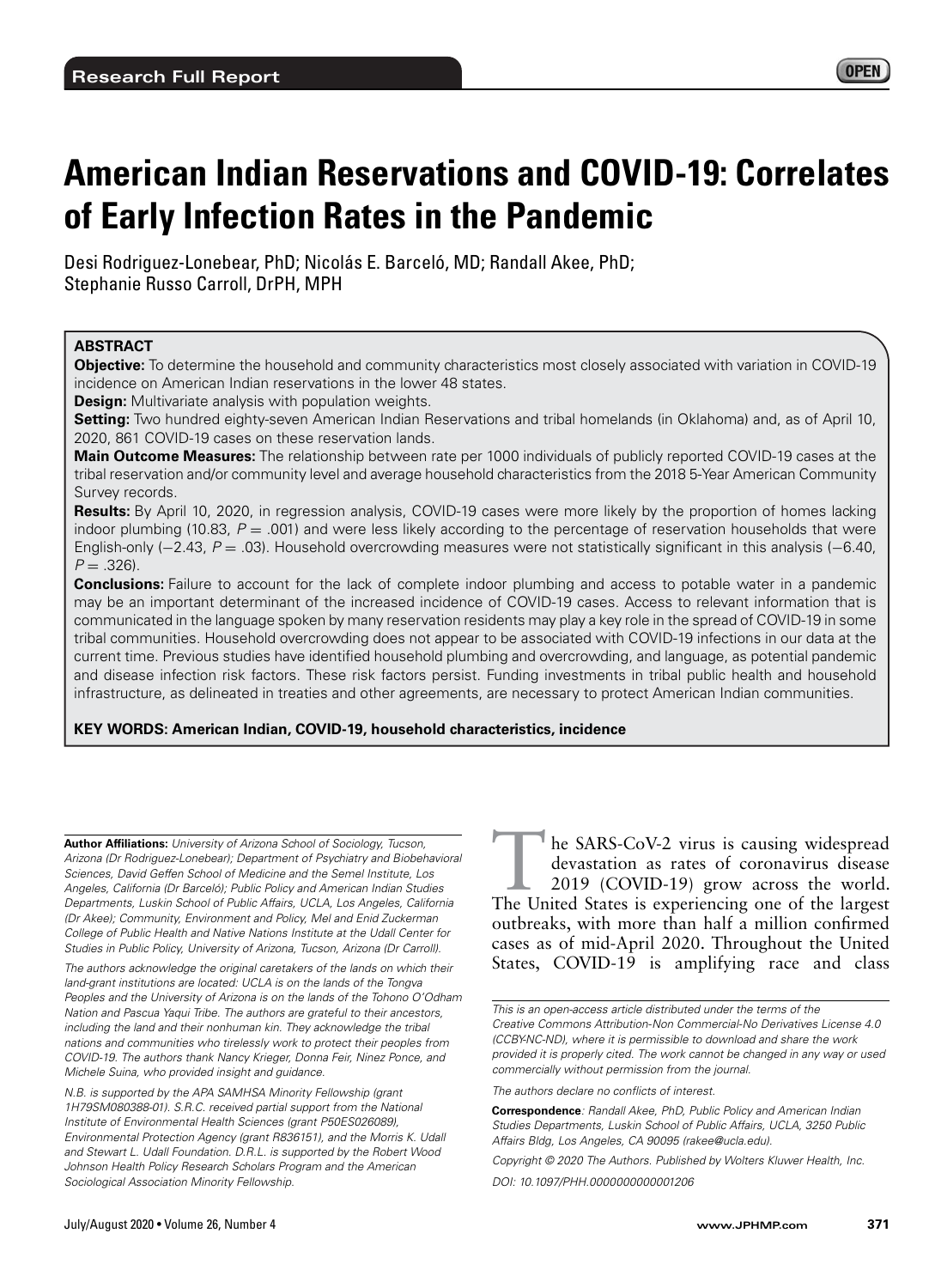differences due to long-standing health and economic disparities that pervade American society. The American Indian population, for example, experiences significant economic deprivation and some of the starkest health outcomes, $1.4$  placing these individuals at a higher risk for COVID-19. Colonial expansion and policies to eradicate American Indian peoples have contributed to the contemporary inequalities in morbidity and mortality and expose American Indians to unique political and structural determinants of health.2,5,6 For American Indian residents of tribal reservations, the rate of death and disease remains particularly high.<sup>3,4</sup>

In total, 574 federally recognized tribal nations are spread across 326, many rural, American Indian Reservations and 50 million acres of land. Tribal nations are sovereign nations within the territory of the present United States. They maintain direct government-to-government relationships with the United States and hold public health authority such as states, counties, and territories.<sup>7</sup> While tribes have seen great success in managing their own health care and public health systems, challenges remain due to chronic under- and differential funding (eg, indirect through states). In addition, funding has frequently been focused on isolated (ie, not networked) systems, with an emphasis on chronic diseases rather than infrastructure for basic public health functions.1,8-13

With inadequate public health infrastructure, limited medical resources, and high rates of poverty, communities on Indian reservations are poorly equipped to manage a pandemic such as COVID-19. Of particular concern are lack of household plumbing, the need to communicate important public health directives in non-English languages, and household overcrowding, especially in rural areas.13-15 American Indian households on tribal reservations are 3.7 times more likely to lack complete indoor plumbing than all other households in the United States (as comparison, the group next most likely to lack indoor plumbing are black households, at 1.2 times more likely).<sup>16</sup> The prevalence of English language use, which is how most public health messages and directives are communicated, ranges dramatically in American Indian communities from 7% to 100%, which straddles the average for all US households at 78%. In addition, American Indians residing on reservations or homelands tend to reside in more crowded dwellings than the average US household (3.4% for the United States and 6.9% for the average reservation).

This study explores the current COVID-19 pandemic in American Indian reservation communities by examining the association between community and household characteristics and the rate per 1000 individuals of publicly reported COVID-19 cases.

#### **Methods**

#### *Study population*

We use COVID-19 incidence data collected from online and reported deaths for American Indian tribal nations and communities as compiled by *Indian Country Today*. <sup>17</sup> The data include number of cases and deaths for individual American Indian reservations or homelands. We link those COVID-19 cases at the reservation or homeland level to the reservation or homeland characteristics as contained in the 2018 5-Year American Community Survey (ACS).<sup>18</sup> We use this linked data set to investigate the correlates that are associated with a higher number of total COVID-19 cases on American Indian reservations. Our analysis is restricted to the lower 48 US states, as Alaska Natives and Native Hawaiians are not included in the available COVID-19 data collection at this point. This research has been reviewed by UCLA's institutional review board (IRB) and determined not to be human subjects research (IRB#20-000673).

We analyze American Indian tribal nations in the lower 48 US states ( $n = 287$ ). Our analysis includes the Navajo Nation, which is a large outlier in population and geographic size, as well as Oklahoma tribal nations. Although only a single Oklahoma tribe has a reservation, the Osage Nation, the other Oklahoma tribes have homelands and many tribal members reside on or near those locations. To account for the difference in population sizes for the Navajo Nation and a few of the Oklahoma tribes (which are larger than the median population for the other tribes), we weight our analysis by population size on the reservation or homeland.

#### *Outcome of interest*

The outcome variable is the rate of COVID-19 cases per 1000 individuals on the reservation for a particular American Indian tribe as of April 10, 2020. We combine all instances of verified COVID-19 cases from the public database compiled by the online newspaper *Indian Country Today* and create a count for each tribal nation separately.

#### *Focal independent variables*

We use the characteristics of the population as provided by the 2018 5-Year ACS data. $18$  This data set provides reliable characteristics for small population geographic units. These are the most current data available for these tribal communities. We draw on empirical and anecdotal evidence to hypothesize 3 independent variables that should have a relationship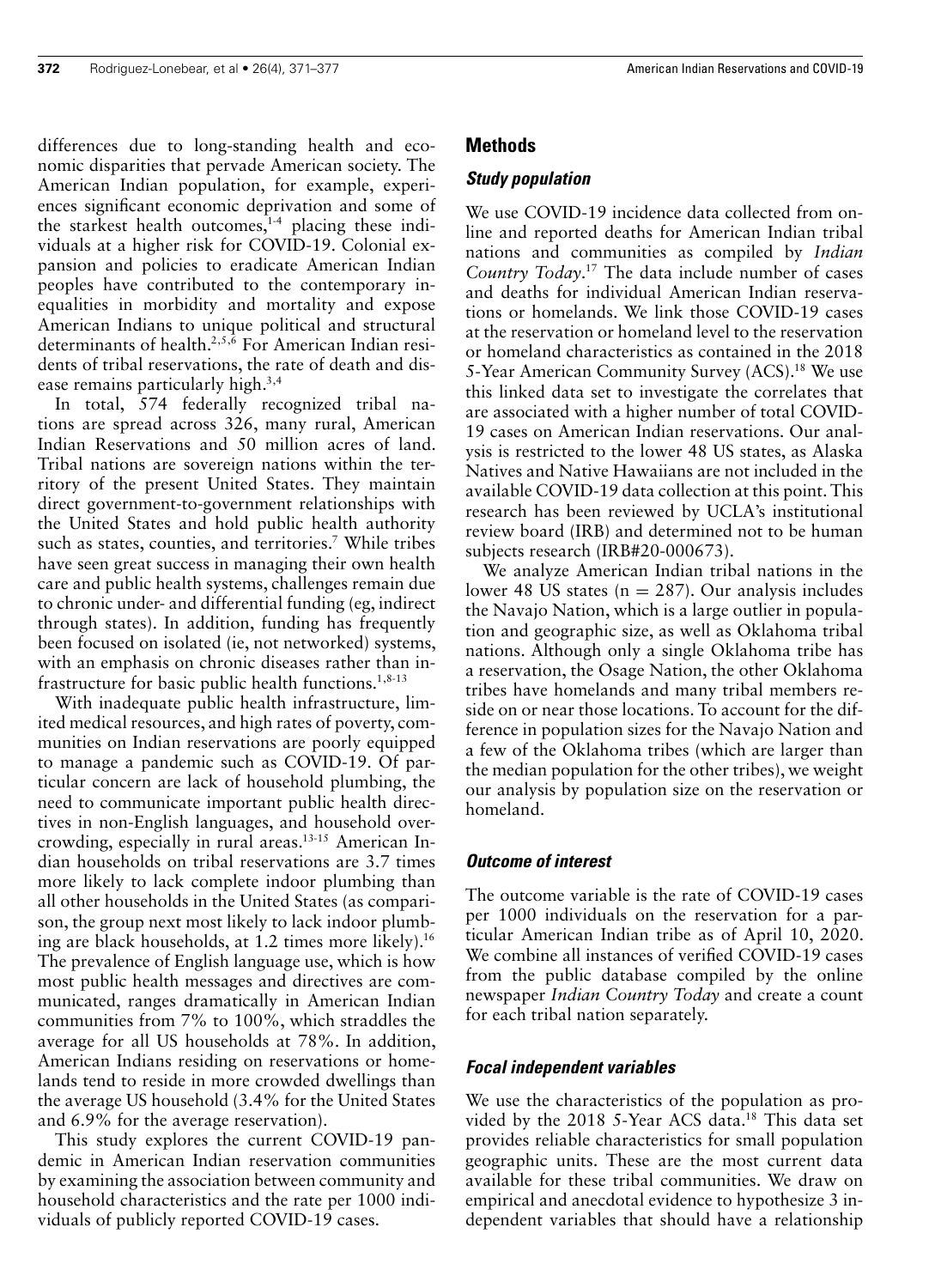to the rate of COVID-19 cases per 1000 on American Indian reservations.

The first is the percentage of homes on the reservation lacking complete plumbing, defined in the ACS as missing any or all of the following: flush toilet, hot and cold water, and a tub or shower. We anticipate that this variable should be positively related to the rate of COVID-19 cases, as sanitation and access to running water are important determinants of disease transmission in this pandemic.

We include a second variable in our analysis, which measures the percentage of households on the reservation with more than 1 person per room; this variable is often used to identify "overcrowded" housing stock.19 Our hypothesis is that higher rates of household crowding would be related to higher rates of COVID-19 cases, as there would be less opportunity to self-quarantine in crowded conditions.

The third variable that we include is the percentage of households on American Indian reservations that speak English-only. This is an important variable, as it may indicate the degree to which public health information and warnings is being effectively communicated to American Indian households on the reservation. We expect this variable to be negatively related to the rate of COVID-19 cases per 1000, as we expect most public health messages and directives to be provided primarily in English in general.

### *Control variables*

To account for other differences across tribal reservations that may be related to the rate of COVID-19 cases per 1000, we control for a number of important social and economic variables that have been shown to influence health.<sup>20</sup> We include the percentage of the reservation households that are American Indian; depending upon the location and historical allotment of reservation lands, some may be more interspersed with non-Indian households, land holdings, and accompanying development. We also control for the US state that the majority of the tribal reservation is located in. These variables account for differences across US states that may play a role in the characteristics and composition of adjacent counties, cities, and towns; these differences may influence transmission rates for adjacent American Indian reservations. For instance, there are well-known differences in the timeliness and establishment of shelter-in-place rules across states, and these may subsequently affect the possibility of increased or decreased COVID-19 transmissions to American Indian reservation-based populations in those states.

Additional control variables include the average household size and the median household age.We also include the percentage of the population that is male and median household income. Finally, we include a measure of the percentage of households married and the percentage of the population with a bachelor's degree or higher. These last set of variables measure the educational attainment and social characteristics of American Indian reservation populations, which may affect the rate of COVID-19 cases per 1000. We do not report the estimated coefficients from these variables in the analyses that follow, but these results are available upon request from the authors.

### *Statistical analyses*

Our main analysis is an ordinary least-squares model, with the rate of COVID-19 cases per 1000 at the reservation level as the outcome variable. We have also employed a Poisson regression, and this does not qualitatively change our results or interpretation of the data. In our analysis, we regress the rate of COVID-19 cases on the 3 independent variables as well as the control variables. All of our analyses have standard errors clustered at the state level to account for potential correlation in the unobserved error terms. We also weight the reservation-level observations by the total population residing there. All analyses are conducted in STATA (version 14.0).

## **Results**

#### *Sample overview*

Table 1 provides the average characteristics of the American Indian reservation population. The first column provides characteristics for all of the US reservations in our analysis; the next column provides characteristics for the United States as a whole for comparison. There are 287 tribal reservations in our analysis.

On average, almost 60% of the population residing on a reservation is American Indian. The median age is 34 years, and the population is approximately evenly divided among genders. Almost 12% of reservation populations hold a Bachelor of Arts degree or higher. The average household size is larger for tribal reservations at approximately 3 people than for the United States as a whole at 2.6. Households on tribal reservations also tend to have a higher percentage of homes that are overcrowded than that in the rest of the United States. Median household income on reservations is almost \$20 000 lower than that for the United States as a whole.

Marital status is lower on average on American Indian reservations than in the United States as a whole. The percentage of English-speaking households is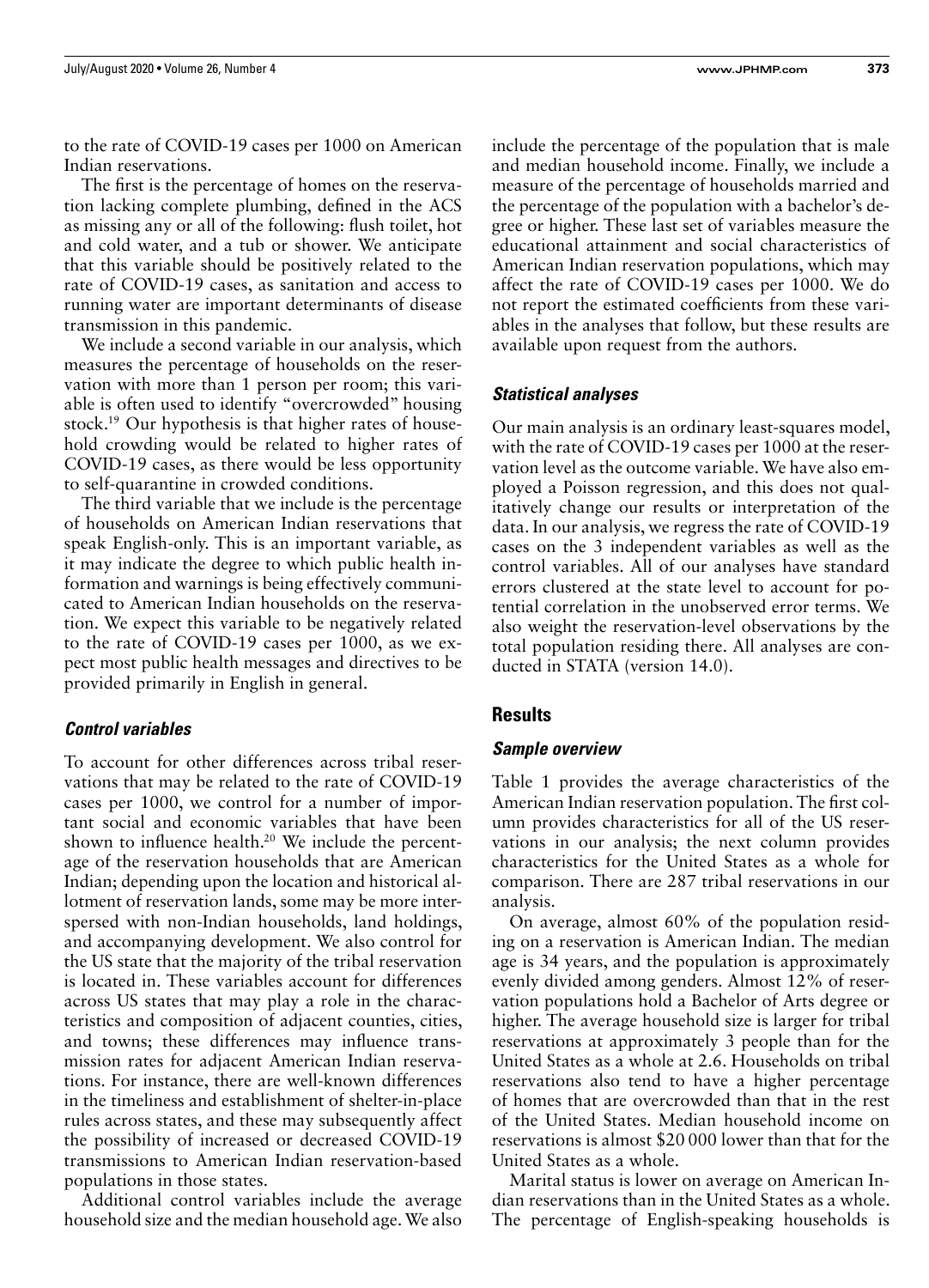| .Br<br>a., |  |
|------------|--|
|------------|--|

|                                                | US Reservations ( $n = 287$ ) | United States $(n = 1)$ |
|------------------------------------------------|-------------------------------|-------------------------|
| <b>Reservation demographics</b>                |                               |                         |
| Average population, n (SD)                     | 12 515.54 (63 107.85)         | 327 167 439             |
| % Population AI/AN, % (SD)                     | 58.53 (28.15)                 | 0.86                    |
| Median age (SD), y                             | 34.25(8.52)                   | 38.2                    |
| Male, % (SD)                                   | 48.65(5.15)                   | 49                      |
| Adults with bachelor's degree or more, % (SD)  | 11.89 (8.83)                  | 12                      |
| Reservation households                         |                               |                         |
| Average household size, n (SD)                 | 3.06(0.76)                    | 2.6                     |
| % Households with $>1$ person per room, % (SD) | 6.91(7.34)                    | 3.4                     |
| Median household income (SD), \$               | 42 758.37 (17 561.15)         | 61 397                  |
| Married households, % (SD)                     | 36.12 (12.77)                 | 48                      |
| % Households with English only, % (SD)         | 82.82 (18.33)                 | 78                      |
| % Homes without indoor plumbing, % (SD)        | 1.09(2.57)                    | 0.4                     |
| COVID-19                                       |                               |                         |
| Total positive cases, n (SD)                   | 3.0(35.6)                     | 18586                   |
| Total positive cases per 1000, n (SD)          | 0.24(2.27)                    | 0.057                   |

higher than the United States on average at 82% as compared with the US average of 78%; however, this average hides the relatively large rates of non-English households on several reservations such as the Navajo and many Pueblo tribes. Finally, there is a relatively large average percentage of incomplete plumbing facilities for the on-reservation population (1%) as compared with the United States as a whole (0.4%). This average obscures the extremely high rates of incomplete plumbing facilities on some reservations, such as the Navajo reservation (18%).

Finally, the average number of COVID-19 cases on reservations as of April 10, 2020, is about 3. At the extreme end, the Navajo Nation has approximately 599 positive COVID-19 cases. In the next row, we provide the rate of COVID-19 cases per 1000 people as of April 10, 2020, which is more than 4 times higher for the population residing on a reservation (0.24) than that for the United States as a whole (0.057).

#### *Analysis for all tribal nations in the lower 48 US states*

As of April 10, 2020, the rate of COVID-19 cases per 1000 people was higher on reservations, with larger shares of homes lacking complete indoor plumbing  $(10.83, P < .001)$  and was lower on reservations with a high percentage of English language-only households  $(-2.43, P = .03)$ . These results are presented in Table 2. The estimated coefficient on the percentage of households with more than 1 person per room is not

statistically significant at conventional levels (−6.40,  $P = .32$ ).

We show in Table 3 the top 6 tribes with reported COVID-19 cases and their average reservation and household characteristics. The Navajo Nation and Oklahoma tribes have a high level of COVID-19 cases; they are also outliers in other categories such

#### **TABLE 2**

**Ordinary Least-Squares Analysis of Reservation Demographic and Household Variables to the Rate of COVID-19 Cases Per 1000 people on US Reservationsa**

|                                                 | <b>US Reservations</b><br>$(n = 287)$ |
|-------------------------------------------------|---------------------------------------|
| % Homes lacking complete<br>plumbing facilities | 10.83 <sup>b</sup> (1.890)            |
| % Households with $>1$ person per<br>room       | $-6.395(6.407)$                       |
| % Households speaking English-only              | $-2.431^{\circ}$ (1.069)              |
| Total observations with population<br>weights   | 3591961                               |
| $R^2$                                           | 0.509                                 |

<sup>a</sup>All COVID-19 cases are current as of April 10, 2020. The outcome variable is the rate of COVID-19 cases per 1000 people. The analysis includes controls for state fixed-effects, percentage of American Indian residing on reservation, median age, percentage of male, median household income, percentage of households married, percentage with a Bachelor of Arts or higher education, and a constant. Standard errors are clustered at the state level.

 $^{b}P$  < .01.

 $\text{CP} < .05$ .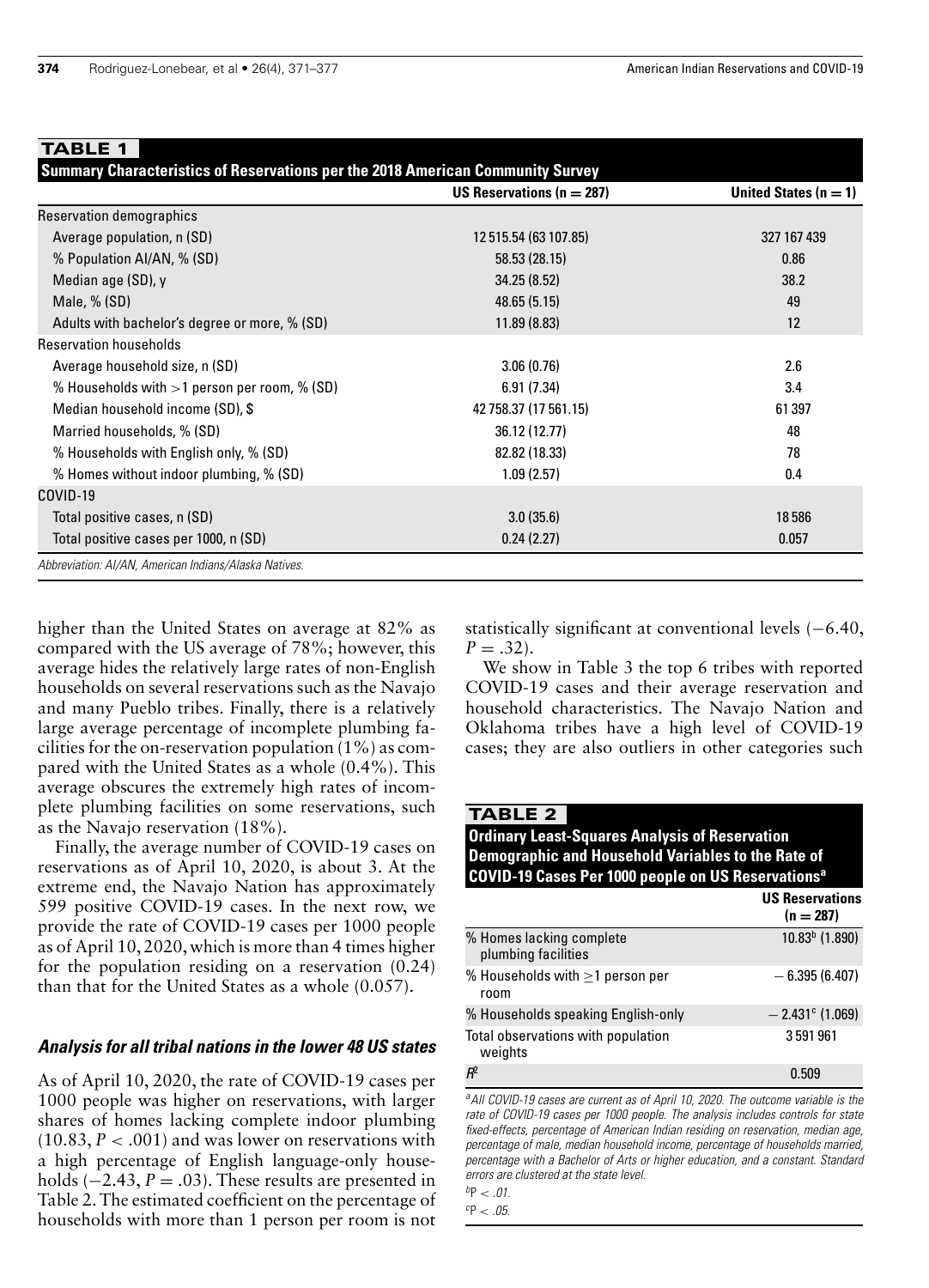as total population size, English-language use, household overcrowding (for non-Oklahoma tribes), and lacking indoor plumbing. We also find that the highest rates of COVID-19 cases per 1000 are among the Pueblo tribes, which is a factor of both a high incidence of the illness and relatively small populations.

## **Discussion**

**TABLE 3**

This analysis of the incidence of COVID-19 cases on American Indian reservations reveals a strong association with lack of indoor plumbing, Englishonly households, and no relationship with household overcrowding. Together, these findings support assertions regarding the structural determinants of this disease. Specifically, the social conditions defining dayto-day life—whether or not families have access to water and whether or not health directives are accessible to their understanding—are as consequential as the viral properties that define infectivity and pathogenesis.

Lack of indoor plumbing was the most statistically significant finding in our results demonstrating a strong positive relationship with COVID-19 cases on American Indian reservations. While some reservation communities have elected not to pursue full plumbing facilities for historical, cultural, and environmental reasons, there are certainly solutions such as providing potable water and hand sanitizer that could improve critical sanitation needs.<sup>21</sup>

The statistically significant association we find between English-only households and decreased COVID-19 cases highlights the need for public health campaigns in Indigenous languages. This is of particular concern, given there are 150 different Indigenous languages spoken by more than 350 000 people in the United States today.<sup>22</sup> Household overcrowding with more than 1 person per room is not statistically significant at conventional levels. More research is needed to fully evaluate the relationship

between household overcrowding and COVID-19 incidence on Indian reservations. This measure may play a different role as the intensity of the pandemic persists; further follow-up analysis will be required to understand whether there are changes over time.

In summary, we observe 2 significant relationships in the spread of COVID-19 on American Indian reservations that have important public health implications. First, prior to physical distancing mandates and stay-at-home orders, proper hand washing was proclaimed as a universal first line of defense against the spread of SARS-CoV-2. The vulnerability of communities without reliable access to water, however, was largely overlooked.<sup>23</sup> Second, public health warnings and directives are vital to reducing transmission rates during pandemics. Not disseminating public health messages in local languages may hinder the ability of communities and households to prepare effectively.

The federal emergency response has been directed to meet the resource needs of individual states and has not prioritized the needs of American Indian reservations and their populations. While some reservations have invoked State of Emergency Declarations, including executive orders limiting the movement of persons in and out of reservation land, $24$  these are porous borders and life for many reservation residents is continuous between their reservation home and state neighbors. While there are limited standardized data, persistent underfunding and infrastructure barriers suggest that, at present, American Indian reservations are poorly equipped to respond to a large number of COVID-19 cases and any future pandemics.1,8-13,25,26

## *Limitations*

Limitations include the small sample size, including the relative proportion of reservations with positive cases. This analysis focuses on prevalent conditions of reservation land and how those conditions

|                                           |                   | <b>COVID-19 Cases</b>         |                                    |                                |                                           |
|-------------------------------------------|-------------------|-------------------------------|------------------------------------|--------------------------------|-------------------------------------------|
|                                           | COVID-19<br>Cases | per 1000<br><b>Population</b> | % English-Only<br><b>Household</b> | $% > 1$ Person/<br><b>Room</b> | % Homes Without<br><b>Indoor Plumbing</b> |
| Chickasaw OTSA                            | 20                | 0.06                          | 93.94                              | 2.35                           | 0.5                                       |
| <b>Fort Berthold Reservation</b>          | 22                | 2.30                          | 17.16                              | 13.46                          | 4.8                                       |
| Cherokee OTSA                             | 27                | 0.05                          | 92.41                              | 3.18                           | 0.6                                       |
| Zia Pueblo and Off-Reservation Trust Land | 33                | 35.33                         | 34.17                              | 21.23                          | 3.8                                       |
| San Felipe Pueblo                         | 52                | 14.67                         | 26.05                              | 11.09                          | 2.1                                       |
| Navajo Nation                             | 599               | 3.46                          | 32.38                              | 17.34                          | 18.7                                      |
| <sup>a</sup> As of April 10, 2020.        |                   |                               |                                    |                                |                                           |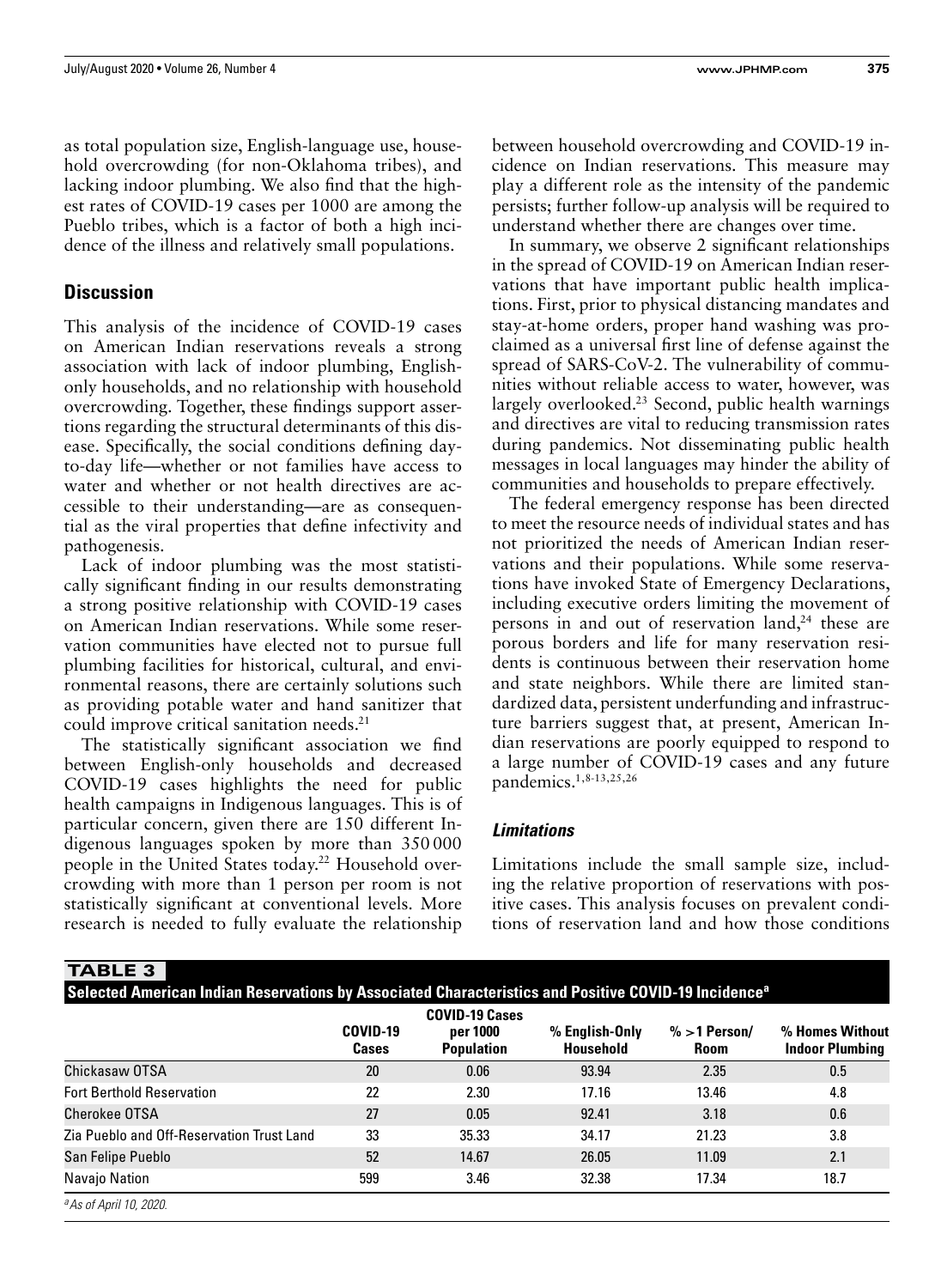# **Implications for Policy & Practice**

- We undertook these analyses to identify the relationship between American Indian reservation household characteristics and the rate of COVID-19 cases per 1000 individuals to draw attention to the implications for tribes, reservation communities, and other governments.
- Key findings indicate a positive association between the rate of COVID-19 cases and lack of household plumbing and a negative relationship between English-only households and infection.
- We find no statistical relationship, at the current point in the pandemic, with the rate of COVID-19 cases and the percentage of homes on the reservation that are overcrowded.
- These key findings have implications for communication, implementation, and success of recommendations such as hand washing and state/tribal stay-at-home orders in American Indian reservation communities.
- This study reinforces public health precepts, including population health as more than the sum of individual outcomes, draws attention to health equity concerns regarding racialized distribution of structural/social determinants of health, and uses population need to guide current/future interventions and investments.
- Tribal, other governmental, community, and university financial and human resources support for translation of culturally relevant COVID-19 materials delivered via communityappropriate mechanisms.
- Access to potable water for all American Indian tribal community homes, requiring coordination of federal, state, and tribal governments.
- Continued monitoring of household characteristics associated with COVID-19 incidence.
- Increased coordination among tribal, federal, and state entities to facilitate tribal access to COVID-19 surveillance data.
- In the long term, increase direct public health funding to tribes for infrastructure development and secure American Indian household access to environmental health infrastructure, such as indoor plumbing, where desired.

contextualize health outcomes for the resident population. As such, it does not make inference to what factors will be associated with health outcomes attributable to COVID-19 for American Indian persons living off reservations/in urban settings. Furthermore, this study is limited to reservation-level data collected 2 years prior to the current pandemic and via sampling methods.

Low rates of mortality observed at the time of the analysis prevent detailed analysis of how reservationlevel conditions impact death. Unlike positive cases, however, explorations of death rates on reservations would also require consideration of health care access and infrastructure.

This analysis provides a glimpse into the factors associated with illness on American Indian reservations early in the COVID-19 pandemic. As this pandemic evolves, the overall impact of our focal independent variables will likely change. Acknowledging these limitations, however, these findings direct our attention to the importance of policy and practice implications for preventing pandemic disease spread in American Indian reservation communities.

## **References**

- 1. Unal D. Sovereignty and social justice: how the concepts affect federal American Indian policy and American Indian health. Soc Work Public Health. 2018;33(4):259-270.
- 2. Commission of the Pan American Health Organization on Equity and Health Inequalities in the Americas. Just Societies: Health Equity and Dignified Lives. Report of the Commission of the Pan American Health Organization on Equity and Health Inequalities in the Americas. Washington, DC: Pan American Health Organization of the World Health Organization; 2019. http://iris.paho.org/xmlui/ [handle/123456789/51571. Accessed April 10, 2020.](http://iris.paho.org/xmlui/handle/123456789/51571)
- 3. Jones DS. The persistence of American Indian health disparities. Am J Public Health. 2006;96(12):2122-2134.
- 4. [Indian Health Services. Indian health disparities. https://](https://www.ihs.gov/newsroom/factsheets/disparities) www.ihs.gov/newsroom/factsheets/disparities. Published 2019. Accessed April 10, 2020.
- 5. Commission on the Social Determinants of Health. Social determinants and indigenous health: the international experience and its policy implications. Paper presented at: International Symposium on the Social Determinants of Indigenous Health; 2007; Adelaide, Australia.
- 6. Kunitz SJ. Disease and Social Diversity. New York, NY: Oxford University Press; 1994.
- 7. 45 CFR § 164.501.
- 8. Tribal Epidemiology Centers. Best Practices in American Indian and Alaska Native Public Health. https://tribalepicenters.org/ [wp-content/uploads/2016/03/TEC-Best-Practices-Book-2013.pdf.](https://tribalepicenters.org/wp-content/uploads/2016/03/TEC-Best-Practices-Book-2013.pdf) Published 2013. Accessed April 10, 2020.
- 9. Foley R. Public health performance and infrastructure. Paper presented at: National Tribal Leaders Forum 2015: Advancing Our Health and Wellness, Now and for Future Generations; 2015; Phoenix, AZ.
- 10. Red Star Innovations. Tribal Public Health Institute Feasibility [Project. https://redstarintl.org/wp-content/uploads/2018/12/tphi\\_](https://redstarintl.org/wp-content/uploads/2018/12/tphi_findings_report.pdf) findings\_report.pdf. Accessed April 10, 2020.
- 11. Hernandez A. Exploring new pathways to support tribal health: assessing the feasibility of developing a Tribal Public Health Institute (TPHI). Paper presented at: National Tribal Leaders Forum 2015: Advancing Our Health and Wellness, Now and for Future Generations; 2015; Phoenix, AZ.
- 12. Hernandez A, Ore C, Robinson K. A Unified Approach to Indian Health: The Case for Tribal Public Health Institutes. Tucson, AZ: Red Star Innovations; 2015. https://assets.website-files. [com/5d68735d677c2aa989f0317b/5d8bc72f5b66f211d49627af\\_](https://assets.website-files.com/5d68735d677c2aa989f0317b/5d8bc72f5b66f211d49627af_Making-the-Case_091715_FINAL.pdf) Making-the-Case\_091715\_FINAL.pdf. Accessed April 10, 2020.
- 13. Groom, AV, Jim C, LaRoque M, et al. Pandemic influenza preparedness and vulnerable populations in tribal communities. Am J Public Health. 2011;99(suppl 2):S271-S278.
- 14. Watson T. Public health investments and the infant mortality gap: evidence from federal sanitation interventions on U.S. Indian reservations. J Public Econ. 2006;90(8/9):1537-1560.
- 15. Hennessy TW, Ritter T, Holman RC, et al. The relationship between in-home water service and the risk of respiratory tract, skin, and gastrointestinal tract infections among rural Alaska Natives. Am J Public Health. 2008;98(11):2072-2078.